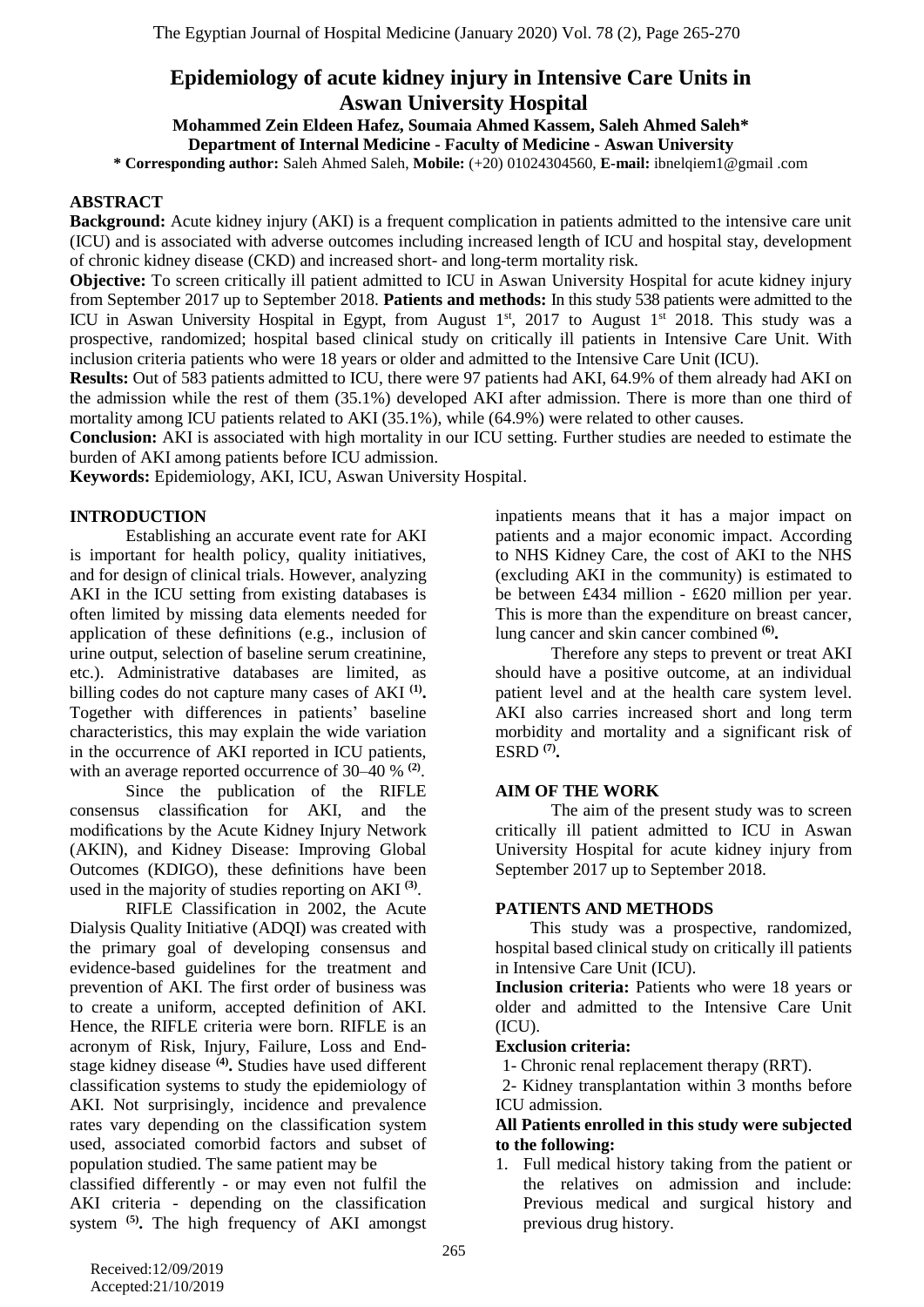- 2. Clinical examination on admission with stress on the level of consciousness, blood pressure, pulse rate, respiratory rate, temperature and urine output.
- 3. Investigations included:
	- CBC
	- Serum urea, serum creatinine and serum uric acid
	- Serum calcium and phosphorus
	- **Serum sodium and potassium**
	- ABG
	- **Urine analysis**
	- Pelvic abdominal ultrasound
	- $\blacksquare$  ECG.

**Study design:** cross sectional study, Intensive Care Unit (ICU) at Aswan University Hospital.

# **Ethical approval:**

**An approval of the study was obtained from Aswan University academic and ethical committee.** Every patient signed an informed written consent for acceptance of the operation.

**Confidentiality:** The confidentiality of all participants admitted to this study were protected to the fullest extent possible. The study participants were not identified by name in any report or publication resulting from data collected in this study.

**Research statement:** Ethical aspects whether substantial or procedural were implicated in this study. Before participants are admitted in this study, the purpose and nature of the study as well as

the risks were explained to them. The participants had the rights to terminate participation in this study without affecting their rights in having proper health care in the study site, whom to contact with questions regarding the study and that they are freely given an informed consent to participate in this study.

**Informed consent:** The signed informed consent form was a permanent part of the participant's study records and was maintained in the same manner as other records.

# *Statistical analysis*

Recorded data were analyzed using the statistical package for social sciences, version 20.0 (SPSS Inc., Chicago, Illinois, USA). Quantitative data were expressed as mean  $\pm$  standard deviation (SD). Qualitative data were expressed as frequency and percentage.

# *The following tests were done:*

- Independent-samples t-test of significance was used when comparing between two means.
- Chi-square  $(x^2)$  test of significance was used in order to compare proportions between two qualitative parameters.
- The confidence interval was set to 95% and the margin of error accepted was set to 5%. The pvalue was considered significant as the following:
- P-value <0.05 was considered significant.
- P-value <0.001 was considered as highly significant.
- P-value >0.05 was considered insignificant.

| <b>RESULTS</b>    |                                                                                        |                            |               |
|-------------------|----------------------------------------------------------------------------------------|----------------------------|---------------|
|                   | Table (1): Baseline characteristics of the studied sample in ICU in Aswan University I |                            |               |
|                   | <b>Variable</b>                                                                        | No. $(n=97)$               | $\frac{0}{0}$ |
|                   | $140$ ψεαρ                                                                             | 12                         | 12.4          |
| Age: (years)      | 40 year-60 year                                                                        | 25                         | 25.8          |
|                   | $>60$ year                                                                             | 60                         | 61.9          |
|                   | $Mean \pm SD$                                                                          | $60.38 \pm 15.11$ (22 -85) |               |
| <b>Gender:</b>    | Male                                                                                   | 51                         | 52.6          |
|                   | Female                                                                                 | 46                         | 47.4          |
|                   | Edfow general                                                                          |                            | 24.3          |
| District:         | Komombo                                                                                |                            | 12.7          |
|                   | Draw                                                                                   |                            | 28.2          |
|                   | Aswan                                                                                  |                            | 34.8          |
| <b>Residence:</b> | Rural                                                                                  | 52                         | 53.6          |
|                   | Urban                                                                                  | 45                         | 46.4          |
|                   | Yes                                                                                    | 44                         | 45.4          |
| DM:               | N <sub>o</sub>                                                                         | 53                         | 54.6          |
| HTN:              | Yes                                                                                    | 45                         | 46.4          |
|                   | N <sub>o</sub>                                                                         | 52                         | 53.6          |
| Cardiac:          | Yes                                                                                    | 38                         | 39.2          |
|                   | N <sub>o</sub>                                                                         | 59                         | 60.8          |
| Hepatic:          | Yes                                                                                    | 9                          | 9.3           |
|                   | No                                                                                     | 88                         | 90.7          |
| Drug history:     | Yes                                                                                    | 8                          | 8.2           |
|                   | N <sub>o</sub>                                                                         | 89                         | 91.8          |
|                   | Current smokers                                                                        | 37                         | 39.1          |
| <b>Smoking:</b>   | Ex-smokers                                                                             | 60                         | 60.9          |

**Table Hospital**, Egypt.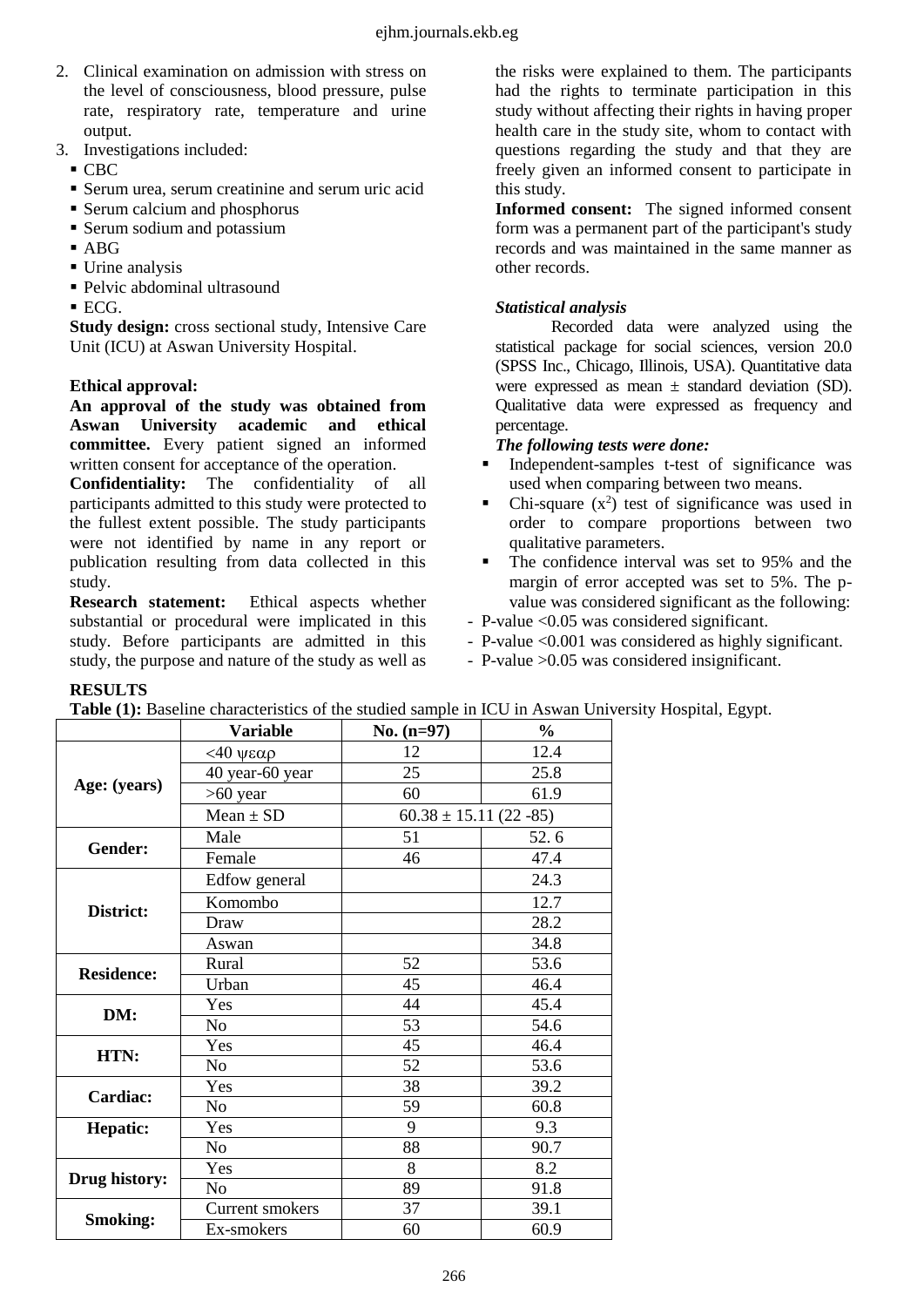#### ejhm.journals.ekb.eg

Table (1) presented the baseline characteristics of the included AKI patients. The age of them ranged from 22 to 85 years old with a mean of  $60.38 \pm 15.11$  years and sixty percent were in the age group > 60 years. Males constituted 52. 6% of the AKI patients. More than half of patients (53.6%) were from rural areas while urban patients represented 46.4%. Moreover, nearly half of studied patients had DM (45.4%) and hypertension (46.4%). 39.2 % had cardiac problems. Out of 583 patients admitted to ICU from August 1st, 2017 to August 1st, 2018, there were 97 patients had AKI, 64.9% of them already had AKI on the admission while the rest of them (35.1%) developed AKI after admission (Figures 1 and 2).



**Figure (1):** Magnitude of AKI among patients admitted to ICU in Aswan University Hospital, Egypt from August 1st, 2017 to August 1st, 2018.



Figure (2): Distribution of AKI by timing of diagnosis among studied sample in ICU in Aswan University Hospital, Egypt.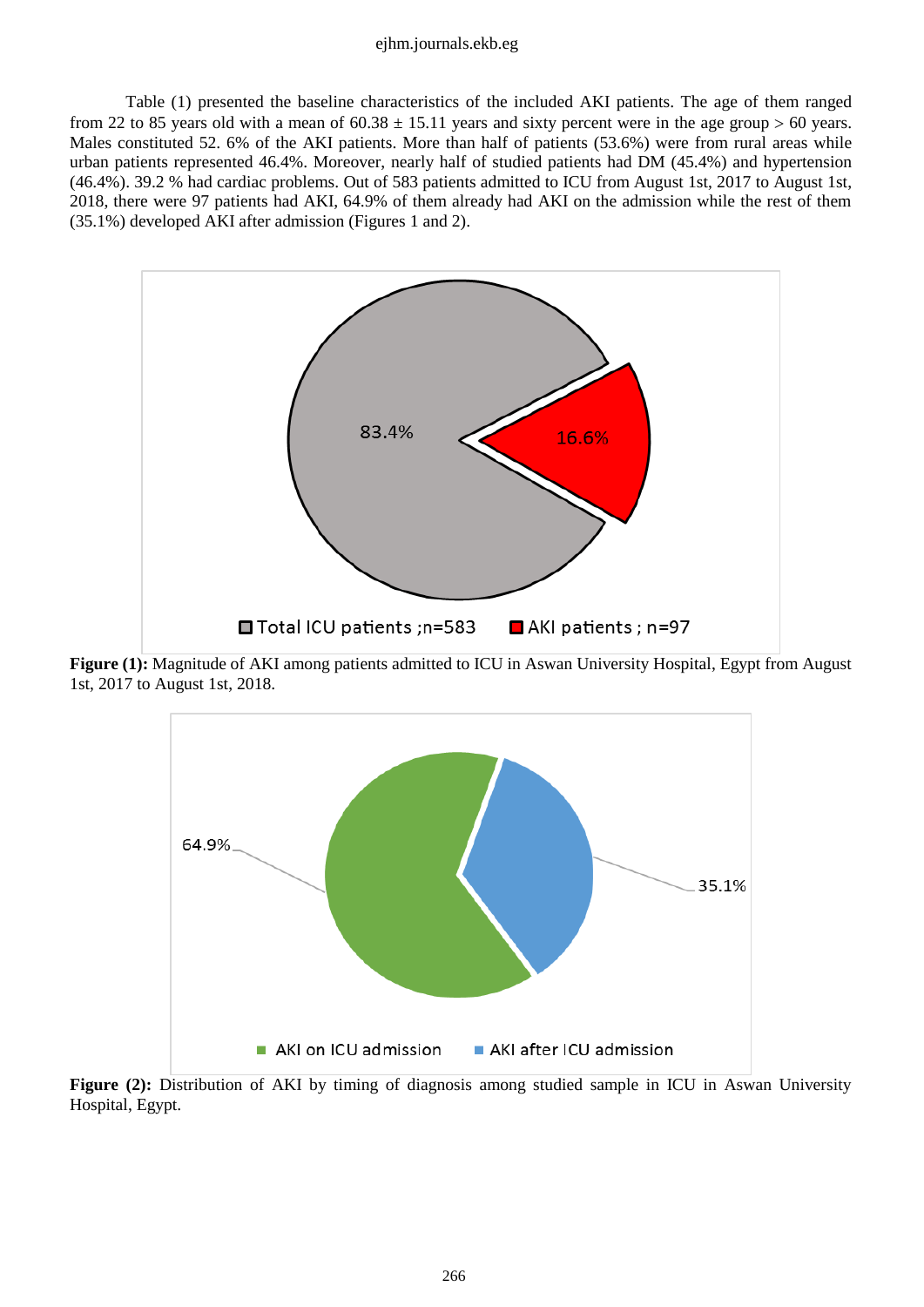#### ejhm.journals.ekb.eg



**Figure (3):** Distribution of etiology/ risk factor of AKI by timing of diagnosis: at ICU and after ICU admission among screened sample in ICU in Aswan University Hospital, Egypt.

Figure (3) showed the most common causes for developing AKI, cardiorenal, sepsis and drug-induced were the most common causes for developing AKI on admission, while hypovolemic shock and CIN were the most common causes for developing AKI after admission.

| $1100$ prair, $E_{5J}$ pr |                                       |                                 |          |               |
|---------------------------|---------------------------------------|---------------------------------|----------|---------------|
| <b>RIFLE</b>              |                                       |                                 | No.      | $\frac{6}{6}$ |
| classification            |                                       |                                 | $(n=97)$ |               |
| [ref]                     |                                       |                                 |          |               |
|                           | <b>Serum Cr criteria</b>              | Urine output criteria           |          |               |
| R(Risk)                   | Increase in serum $Cr \times 1.5$ or  | $<$ 0.5 mL/kg/h for 6 hours     | 43       | 44.3          |
|                           | GFR decrease $>25\%$                  |                                 |          |               |
| I (Injury)                | Increased serum $Cr \times 2$ or GFR  | $<$ 0.5 mL/kg/h for 12 hours    | 29       | 29.9          |
|                           | $\frac{30}{6}$ decrease $>50\%$       |                                 |          |               |
| <b>F</b> (Failure)        | Increase in serum $Cr \times 3$ , GFR | $<$ 0.3 mL/kg/h for 24 hours or | 25       | 25.8          |
|                           | decrease $>75\%$ , or serum Cr $>$    | anuria for 12 hours             |          |               |
|                           | 4mg/dL                                |                                 |          |               |

**Table (2):** Definitions of AKI according to RIFLE stage among screened sample in ICU in Aswan University Hospital, Egypt

Table (2) explained the changes occurred within each RIFLE category classification that used for the definition of acute kidney injury in intensive care units, the proportion of ICU admitted patients who were in Failure stage represented about one quarter of the AKI patients (25.8%). While, the proportion of ICU-admitted patients that were in the risk stage represented (44.3%).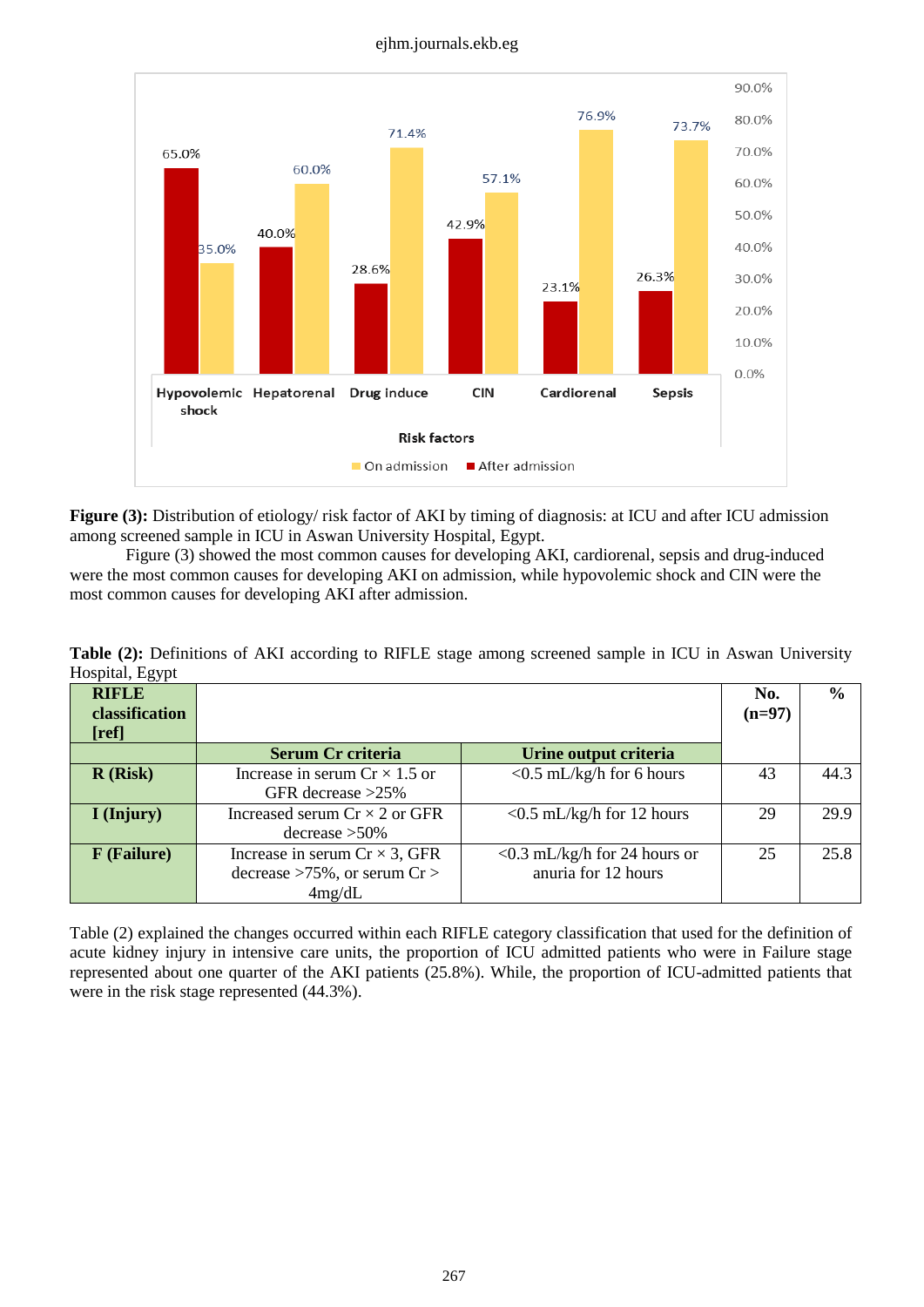#### ejhm.journals.ekb.eg



**Figure (4):** Mortality among ICU patients in relation to AKI in Aswan University Hospital, Egypt.

Figure (4) demonstrated that more than one third of mortality among ICU patients related to AKI (35.1%), while 64.9% were related to other causes.

| <b>Variables</b>                | <b>Adjusted OR</b> | <b>P-value</b> | 95.% C.I. |              |
|---------------------------------|--------------------|----------------|-----------|--------------|
|                                 |                    |                | Lower     | <b>Upper</b> |
| Age                             | 1.20               | 0.023          | 1.02      | 1.03         |
| Gender (Ref. = female)          |                    |                |           |              |
| male                            | 2.043              | 0.071          | 1.176     | 3.551        |
| <b>Residence (Ref. = urban)</b> |                    |                |           |              |
| Rural areas                     | 1.932              | 0.092          | 0.889     | 4.201        |
| <b>AKI RIFLE</b>                |                    | 0.000          |           |              |
| Injury                          | 1.96               | 0.001          | 1.88      | 2.17         |
| Failure                         | 2.95               | 0.001          | 1.83      | 3.05         |
| <b>Duration of ICU stay</b>     | 2.44               | 0.014          | 0.166     | 3.99         |
| <b>Constant</b>                 |                    | 0.000          |           |              |

 $R^2=0.441$ 

Table (3) showed the logistic regression model that examined the impact of the different baseline characteristics on the appearance of acute kidney injury mortality predictors among ICU patients. Increasing age, being in failure stage and increasing the duration of ICU stay were significantly increasing the risk for AKI mortality (OR=1.20; p- value= 0.023), (OR=2.95; p- value= 0.001), (OR=2.44; p- value= 0.014).



**Figure (5):** Flow chart of the study sample in Aswan University Hospital, Egypt

Flow chart showed different outcomes among the study sample. AKI at ICU admission indicated people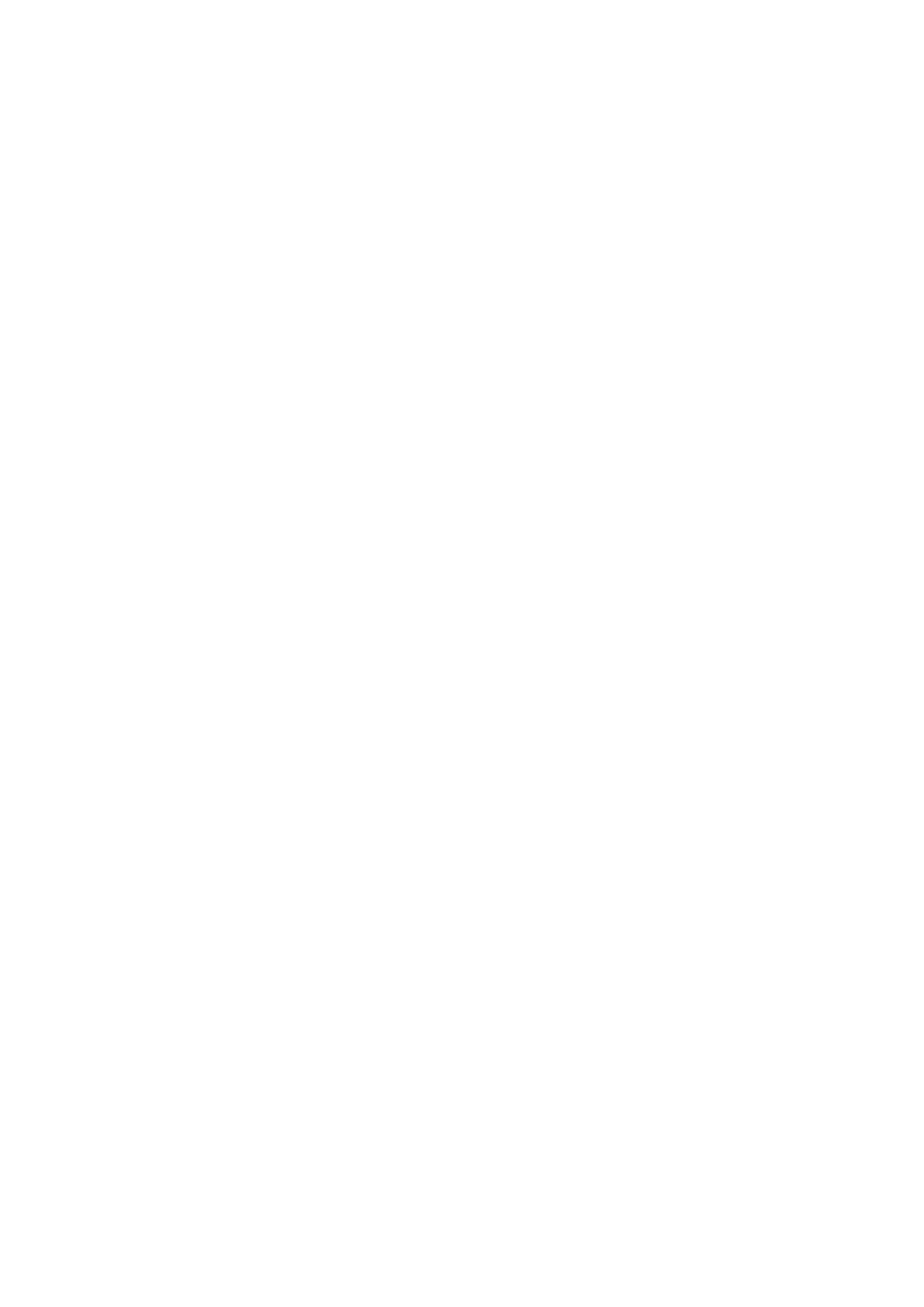diagnosed with acute kidney injury (AKI) when they were admitted to intensive care unit (ICU). AKI after ICU admission indicated people who were AKI free when they were admitted but developed AKI during the study. Hospital stay refers to the need to remain in the hospital beyond 30 days from ICU entry. Death refers to AKI mortality.

Renal recovery was considered when the last available creatinine on ICU admission fell within 0.3 mg/dl or 50% of the baseline value, without requirements for renal replacement therapy.

# **DISCUSSION**

Acute kidney injury is a complex disorder that occurs in a variety of settings with clinical manifestations ranging from a minimal elevation in serum creatinine to anuric renal failure. It is often under recognized and it is associated with severe consequences. Recent epidemiological studies demonstrate the wide variation in etiologies and risk factors that describe the increased mortality associated with this disease **(8) .**

In this study 538 patients were admitted to the ICU in Aswan University Hospital in Egypt. Among all AKI patients, 64.9% of them developed AKI on admission and 35.1% were AKI free on admission and developed AKI during their ICU stay, which is consistent with the results of **[Abd El](https://www.ncbi.nlm.nih.gov/pubmed/?term=Abd%20ElHafeez%20S%5BAuthor%5D&cauthor=true&cauthor_uid=29215080) - [Hafeez](https://www.ncbi.nlm.nih.gov/pubmed/?term=Abd%20ElHafeez%20S%5BAuthor%5D&cauthor=true&cauthor_uid=29215080)** *et al.* **(9)** who found that 40% of patients admitted to ICU had AKI at admission and a similar proportion of those who were AKI-free on admission developed AKI during their ICU stay.

AKI patients included in our study showed clinical characteristics similar to those described from other developing countries. The risk of mortality, impact on length of hospital stay and the requirement of renal replacement therapy are similar to other studies **(10) .** This finding is consistent with a recent World Health Organization report on lower life expectancy in developing countries and the potential influence of age in the selection of people that need access to health care **(11) .**

The most common causes of AKI on admission are sepsis, cardiorenal and hypovolemic shock while the most common causes of AKI after admission to ICU were hypovolemic shock, hepatorenal and cardiorenal. This is similar to what was found in **[Abd ElHafeez](https://www.ncbi.nlm.nih.gov/pubmed/?term=Abd%20ElHafeez%20S%5BAuthor%5D&cauthor=true&cauthor_uid=29215080)** *et al.* **(9) .**

In this study mortality from AKI was 35.1%. It is in agreement with **Levy** *et al.*  $^{(12)}$  who found that the mortality rate was 34% in patients with AKI versus 7% in patients without AKI.

Variability in the risk of AKI across studies may reflect differences in baseline patient characteristics, criteria used to define AKI (with higher risks reported following the adoption of the new stratification system), study design and the type of ICUs. The spectrum of severity of AKI may also contribute to data variability **(13) .**

However, the risk of mortality, impact on length of hospital stay and the requirement of renal replacement therapy were similar to other studies **(10, 14 & 15) .** This finding is consistent with a recent World Health Organization report on lower life expectancy in developing countries and the potential influence of age in the selection of people that need access to health care **(11) .**

Many nephrologists and intensivists agree that criteria for AKI are needed to facilitate clinical research and to allow comparison between different studies and institutions **(15, 16) .** Ultimately, the ideal AKI classification needs to be accurate and predictive of relevant clinical outcomes. We previously showed that the proposed criteria by **Bellomo** *et al.* **(4)** (acute renal injury, acute renal failure syndrome, severe acute renal failure syndrome) fulfilled this requirement. Application of the RIFLE criteria to the same database again confirms a correlation between severity of AKI and outcome. Patients with AKI had a longer stay in ICU and a significantly higher all-cause ICU and hospital mortality than patients without AKI. Even when we controlled for confounding factors in a multiple variable regression analysis, the RIFLE categories of risk, injury, and failure remained independent risk factors for hospital mortality.

These findings are in keeping with previous studies. **Kuitunen** *et al.* **(17)** applied the RIFLE classification to a group of 813 patients who had undergone cardiac surgery and found that 156 patients (19.2%) developed AKI postoperatively. Ninety-day mortality was significantly higher in patients with RIFLE failure compared to patients with RIFLE risk (32.5% vs. 8%). **Abosaif** *et al.* **(18)** applied the RIFLE classification to 183 ICU patients and found that ICU mortality increased from 38.3% among patients with RIFLE risk to 50% in the injury group and to 74.5% among patients.

All studies, including our own data, confirmed that even moderate degrees of kidney dysfunction pose a significant risk of death. However, the question remains at which level of renal impairment mortality increases? that is, where is the exact cutoff between normal renal function and AKI with an increased risk of death? The RIFLE classification requires patients to have a reduction in GFR by 25% or a decrease in urine output to 0.5 mL/kg/hr in order to be classified as being at risk (the mildest category of AKI). However, **Chertow** *et al.* **(19)** demonstrated that even an increase in serum creatinine of only 0.3– 0.4 mg/dL while in hospital resulted in a 70% increase in the risk of dying relative to patients with less or no change in serum creatinine.

The recently established Acute Kidney Injury Network acknowledged this important